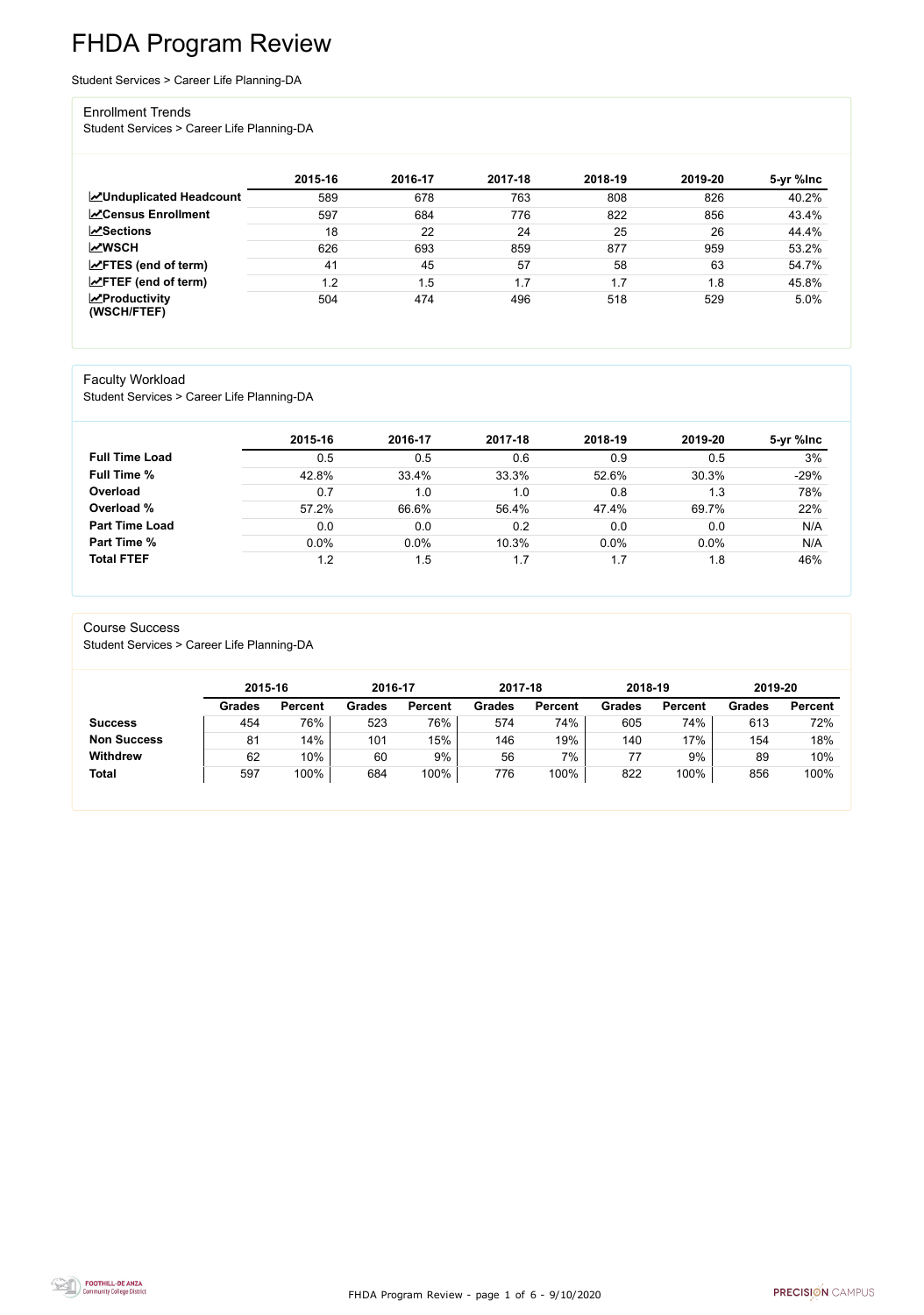FHDA Program Review - page 2 of 6 - 9/10/2020



### Course Success for African American, Latinx, and Filipinx Students

### Course Success for Asian, Native American, Pacific Islander, White, and Decline to State Students

|                    | 2015-16       |                | 2016-17       |                | 2017-18       |                | 2018-19       |                | 2019-20       |                |
|--------------------|---------------|----------------|---------------|----------------|---------------|----------------|---------------|----------------|---------------|----------------|
|                    | <b>Grades</b> | <b>Percent</b> | <b>Grades</b> | <b>Percent</b> | <b>Grades</b> | <b>Percent</b> | <b>Grades</b> | <b>Percent</b> | <b>Grades</b> | <b>Percent</b> |
| <b>Success</b>     | 284           | 77%            | 298           | 76%            | 317           | 70%            | 349           | 71%            | 348           | 71%            |
| <b>Non Success</b> | 45            | 12%            | 59            | 15%            | 102           | 23%            | 92            | 19%            | 92            | 19%            |
| <b>Withdrew</b>    | 38            | 10%            | 35            | 9%             | 34            | 8%             | 48            | 10%            | 50            | 10%            |
| <b>Total</b>       | 367           | 100%           | 392           | 100%           | 453           | 100%           | 489           | 100%           | 490           | 100%           |

|                    | 2015-16       |                | 2016-17       |                | 2017-18       |                | 2018-19       |                | 2019-20       |                |
|--------------------|---------------|----------------|---------------|----------------|---------------|----------------|---------------|----------------|---------------|----------------|
|                    | <b>Grades</b> | <b>Percent</b> | <b>Grades</b> | <b>Percent</b> | <b>Grades</b> | <b>Percent</b> | <b>Grades</b> | <b>Percent</b> | <b>Grades</b> | <b>Percent</b> |
| <b>Success</b>     | 170           | 74%            | 225           | 77%            | 257           | 80%            | 256           | 77%            | 265           | 72%            |
| <b>Non Success</b> | 36            | 16%            | 42            | 14%            | 44            | 14%            | 48            | 14%            | 62            | 17%            |
| <b>Withdrew</b>    | 24            | 10%            | 25            | 9%             | 22            | 7%             | 29            | 9%             | 39            | 11%            |
| <b>Total</b>       | 230           | 100%           | 292           | 100%           | 323           | 100%           | 333           | 100%           | 366           | 100%           |
|                    |               |                |               |                |               |                |               |                |               |                |

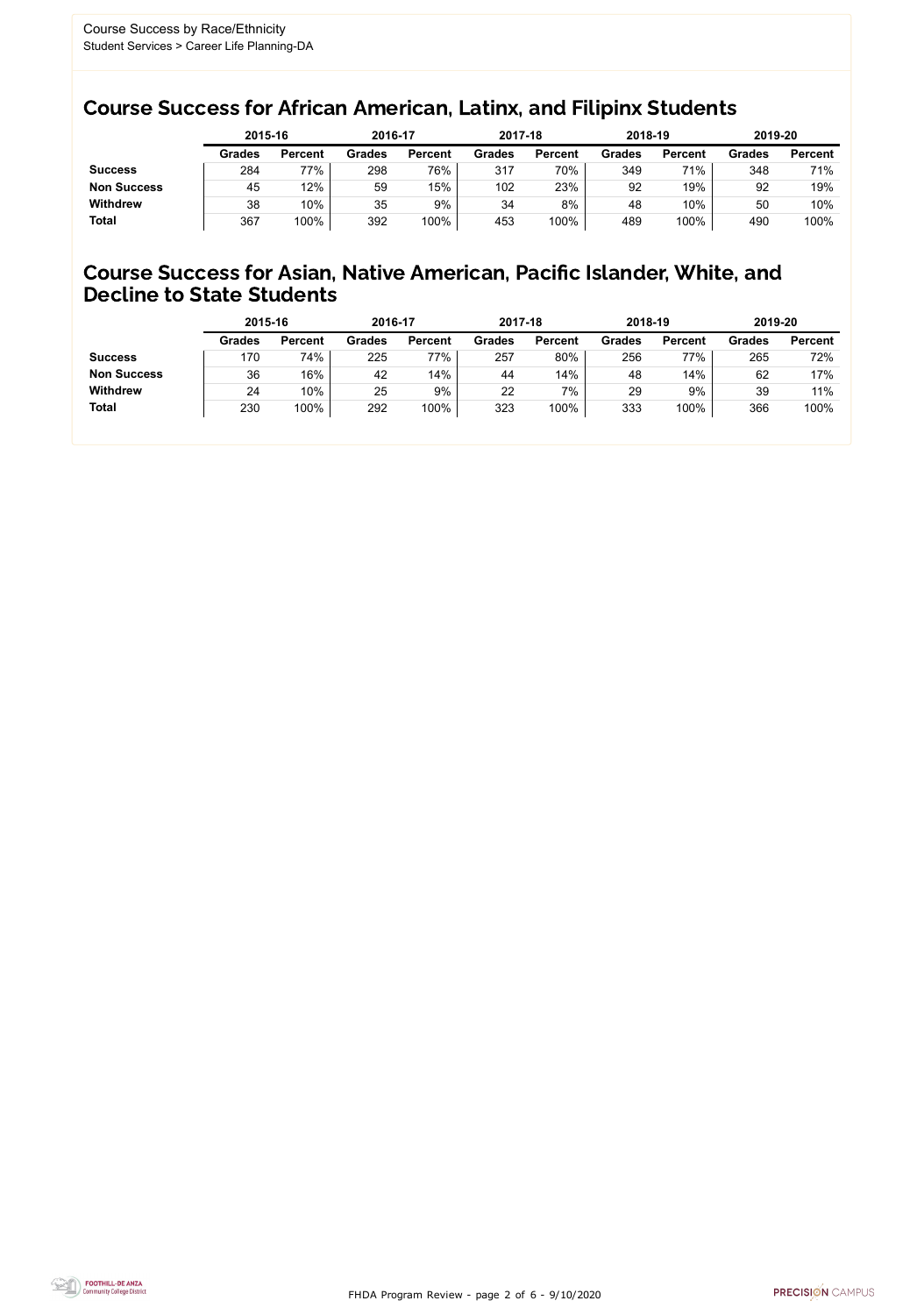

Some courses may continue to be listed but no longer have data due to renumbering or because the course was not offered in the past five years.



### by Gender

|                     | 2015-16 |                |     | 2016-17        |     | 2017-18        |     | 2018-19        | 2019-20 |                |
|---------------------|---------|----------------|-----|----------------|-----|----------------|-----|----------------|---------|----------------|
|                     | Enr     | <b>Percent</b> | Enr | <b>Percent</b> | Enr | <b>Percent</b> | Enr | <b>Percent</b> | Enr     | <b>Percent</b> |
| <b>Female</b>       | 320     | 54%            | 396 | 58%            | 401 | 52%            | 447 | 54%            | 451     | 53%            |
| <b>Male</b>         | 274     | 46%            | 284 | 42%            | 370 | 48%            | 365 | 44%            | 402     | 47%            |
| <b>Not Reported</b> |         | $1\%$          |     | 1%             | 5   | 1%             | 10  | $1\%$          |         | 0%             |
| <b>Total</b>        | 597     | 100%           | 684 | 100%           | 776 | 100%           | 822 | 100%           | 856     | 100%           |

### by Ethnicity

|                         |     | 2015-16        |     | 2016-17        |     | 2017-18        |                | 2018-19        | 2019-20 |                |
|-------------------------|-----|----------------|-----|----------------|-----|----------------|----------------|----------------|---------|----------------|
|                         | Enr | <b>Percent</b> | Enr | <b>Percent</b> | Enr | <b>Percent</b> | Enr            | <b>Percent</b> | Enr     | <b>Percent</b> |
| <b>African American</b> | 43  | 7%             | 60  | 9%             | 74  | 10%            | 73             | 9%             | 56      | 7%             |
| Asian                   | 155 | 26%            | 190 | 28%            | 202 | 26%            | 205            | 25%            | 235     | 27%            |
| <b>Filipinx</b>         | 36  | 6%             | 55  | 8%             | 63  | 8%             | 54             | 7%             | 67      | 8%             |
| Latinx                  | 288 | 48%            | 277 | 40%            | 316 | 41%            | 362            | 44%            | 367     | 43%            |
| <b>Native American</b>  |     | $0\%$          | 3   | $0\%$          | 3   | $0\%$          | $\overline{2}$ | $0\%$          | 2       | 0%             |
| <b>Pacific Islander</b> | 3   | 1%             | 5   | $1\%$          | 8   | $1\%$          | 10             | 1%             | 8       | 1%             |
| <b>White</b>            | 63  | 11%            | 89  | 13%            | 105 | 14%            | 106            | 13%            | 104     | 12%            |
| <b>Decline to State</b> | 8   | $1\%$          | 5   | $1\%$          | 5   | $1\%$          | 10             | $1\%$          | 17      | 2%             |
| <b>Total</b>            | 597 | 100%           | 684 | 100%           | 776 | 100%           | 822            | 100%           | 856     | 100%           |

### by Age

|              | 2015-16 |                |     | 2016-17        |     | 2017-18        |     | 2018-19        | 2019-20 |                |
|--------------|---------|----------------|-----|----------------|-----|----------------|-----|----------------|---------|----------------|
|              | Enr     | <b>Percent</b> | Enr | <b>Percent</b> | Enr | <b>Percent</b> | Enr | <b>Percent</b> | Enr     | <b>Percent</b> |
| 19 or less   | 198     | 33%            | 207 | 30%            | 229 | 30%            | 287 | 35%            | 325     | 38%            |
| $20 - 24$    | 298     | 50%            | 344 | 50%            | 371 | 48%            | 376 | 46%            | 368     | 43%            |
| 25-39        | 86      | 14%            | 115 | 17%            | 147 | 19%            | 140 | 17%            | 136     | 16%            |
| $40 +$       | 15      | 3%             | 18  | 3%             | 29  | 4%             | 19  | 2%             | 27      | 3%             |
| <b>Total</b> | 597     | 100%           | 684 | 100%           | 776 | 100%           | 822 | 100%           | 856     | 100%           |

## by Education Level

|                           | 2015-16 |                |     | 2016-17        |     | 2017-18        |     | 2018-19        | 2019-20 |                |
|---------------------------|---------|----------------|-----|----------------|-----|----------------|-----|----------------|---------|----------------|
|                           | Enr     | <b>Percent</b> | Enr | <b>Percent</b> | Enr | <b>Percent</b> | Enr | <b>Percent</b> | Enr     | <b>Percent</b> |
| <b>Bachelor or higher</b> | 8       | $1\%$          | 20  | 3%             | 17  | 2%             | 15  | 2%             | 25      | 3%             |
| <b>Associate</b>          | 4       | $1\%$          | 8   | $1\%$          | 17  | 2%             | 18  | 2%             | 10      | $1\%$          |
| <b>HS/Equivalent</b>      | 554     | 93%            | 613 | 90%            | 715 | 92%            | 766 | 93%            | 774     | 90%            |
| <b>All Other</b>          | 31      | 5%             | 43  | 6%             | 27  | 3%             | 23  | 3%             | 47      | 5%             |
| <b>Total</b>              | 597     | 100%           | 684 | 100%           | 776 | 100%           | 822 | 100%           | 856     | 100%           |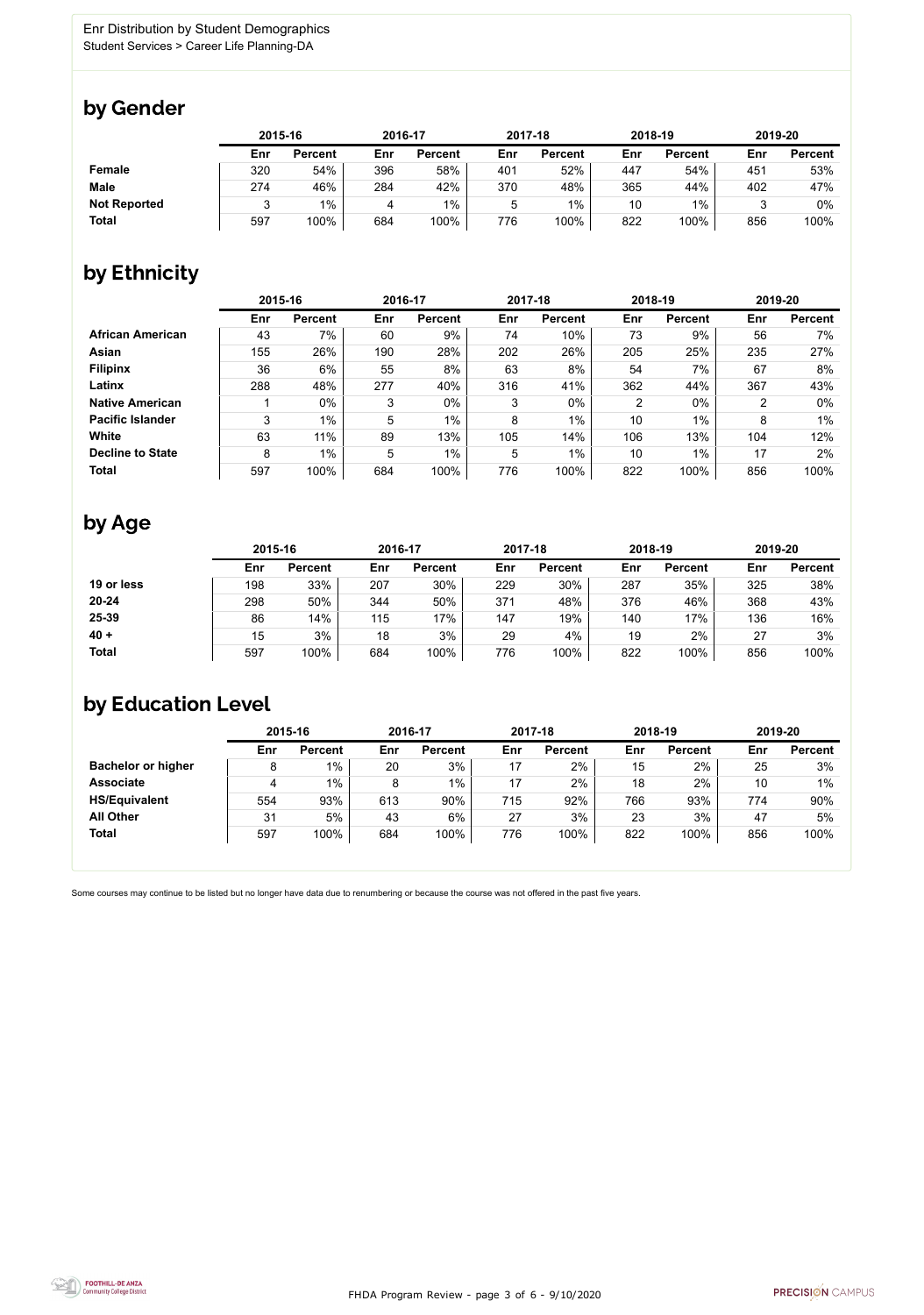FHDA Program Review - page 4 of 6 - 9/10/2020



### Success Rates by Gender Student Services > Career Life Planning-DA

|                     | 2019-20                                                                 |                |               |                |               |                |               |                |  |  |  |  |  |
|---------------------|-------------------------------------------------------------------------|----------------|---------------|----------------|---------------|----------------|---------------|----------------|--|--|--|--|--|
|                     | <b>Total</b><br><b>Withdrew</b><br><b>Non Success</b><br><b>Success</b> |                |               |                |               |                |               |                |  |  |  |  |  |
|                     | <b>Grades</b>                                                           | <b>Percent</b> | <b>Grades</b> | <b>Percent</b> | <b>Grades</b> | <b>Percent</b> | <b>Grades</b> | <b>Percent</b> |  |  |  |  |  |
| <b>Female</b>       | 330                                                                     | 73%            | 80            | 18%            | 41            | 9%             | 451           | 100%           |  |  |  |  |  |
| <b>Male</b>         | 281                                                                     | 70%            | 73            | 18%            | 48            | 12%            | 402           | 100%           |  |  |  |  |  |
| <b>Not Reported</b> |                                                                         | 67%            |               | 33%            |               | $0\%$          |               | 100%           |  |  |  |  |  |
| All                 | 613                                                                     | 72%            | 154           | 18%            | 89            | 10%            | 856           | 100%           |  |  |  |  |  |

|                     |                | 2018-19        |                    |                |                 |                |               |                |  |  |  |  |  |  |
|---------------------|----------------|----------------|--------------------|----------------|-----------------|----------------|---------------|----------------|--|--|--|--|--|--|
|                     | <b>Success</b> |                | <b>Non Success</b> |                | <b>Withdrew</b> |                | <b>Total</b>  |                |  |  |  |  |  |  |
|                     | <b>Grades</b>  | <b>Percent</b> | <b>Grades</b>      | <b>Percent</b> | <b>Grades</b>   | <b>Percent</b> | <b>Grades</b> | <b>Percent</b> |  |  |  |  |  |  |
| <b>Female</b>       | 342            | 77%            | 69                 | 15%            | 36              | 8%             | 447           | 100%           |  |  |  |  |  |  |
| <b>Male</b>         | 256            | 70%            | 70                 | 19%            | 39              | 11%            | 365           | 100%           |  |  |  |  |  |  |
| <b>Not Reported</b> |                | 70%            |                    | 10%            |                 | 20%            | 10            | 100%           |  |  |  |  |  |  |
| All                 | 605            | 74%            | 140                | 17%            | 77              | 9%             | 822           | 100%           |  |  |  |  |  |  |

|                     |               | 2017-18                              |               |                |               |                 |               |                |  |  |  |  |  |  |
|---------------------|---------------|--------------------------------------|---------------|----------------|---------------|-----------------|---------------|----------------|--|--|--|--|--|--|
|                     |               | <b>Non Success</b><br><b>Success</b> |               |                |               | <b>Withdrew</b> | <b>Total</b>  |                |  |  |  |  |  |  |
|                     | <b>Grades</b> | <b>Percent</b>                       | <b>Grades</b> | <b>Percent</b> | <b>Grades</b> | <b>Percent</b>  | <b>Grades</b> | <b>Percent</b> |  |  |  |  |  |  |
| Female              | 305           | 76%                                  | 68            | 17%            | 28            | 7%              | 401           | 100%           |  |  |  |  |  |  |
| <b>Male</b>         | 266           | 72%                                  | 76            | 21%            | 28            | 8%              | 370           | 100%           |  |  |  |  |  |  |
| <b>Not Reported</b> |               | 60%                                  | ົ             | 40%            |               | 0%              | Ⴆ             | 100%           |  |  |  |  |  |  |
| All                 | 574           | 74%                                  | 146           | 19%            | 56            | 7%              | 776           | 100%           |  |  |  |  |  |  |

|                     |               | 2016-17        |               |                |                 |                |               |                |  |  |
|---------------------|---------------|----------------|---------------|----------------|-----------------|----------------|---------------|----------------|--|--|
|                     |               | <b>Success</b> |               |                | <b>Withdrew</b> |                | <b>Total</b>  |                |  |  |
|                     | <b>Grades</b> | <b>Percent</b> | <b>Grades</b> | <b>Percent</b> | <b>Grades</b>   | <b>Percent</b> | <b>Grades</b> | <b>Percent</b> |  |  |
| Female              | 311           | 79%            | 54            | 14%            | 31              | 8%             | 396           | 100%           |  |  |
| <b>Male</b>         | 208           | 73%            | 47            | 17%            | 29              | 10%            | 284           | 100%           |  |  |
| <b>Not Reported</b> | 4             | 100%           |               | 0%             |                 | $0\%$          | 4             | 100%           |  |  |
| All                 | 523           | 76%            | 101           | 15%            | 60              | 9%             | 684           | 100%           |  |  |

|                     | 2015-16        |                |                    |                |               |                |               |                |  |
|---------------------|----------------|----------------|--------------------|----------------|---------------|----------------|---------------|----------------|--|
|                     | <b>Success</b> |                | <b>Non Success</b> |                | Withdrew      |                | <b>Total</b>  |                |  |
|                     | <b>Grades</b>  | <b>Percent</b> | <b>Grades</b>      | <b>Percent</b> | <b>Grades</b> | <b>Percent</b> | <b>Grades</b> | <b>Percent</b> |  |
| Female              | 254            | 79%            | 40                 | 13%            | 26            | 8%             | 320           | 100%           |  |
| <b>Male</b>         | 200            | 73%            | 39                 | 14%            | 35            | 13%            | 274           | 100%           |  |
| <b>Not Reported</b> |                | 0%             | $\overline{2}$     | 67%            |               | 33%            | 3             | 100%           |  |
| All                 | 454            | 76%            | 81                 | 14%            | 62            | 10%            | 597           | 100%           |  |

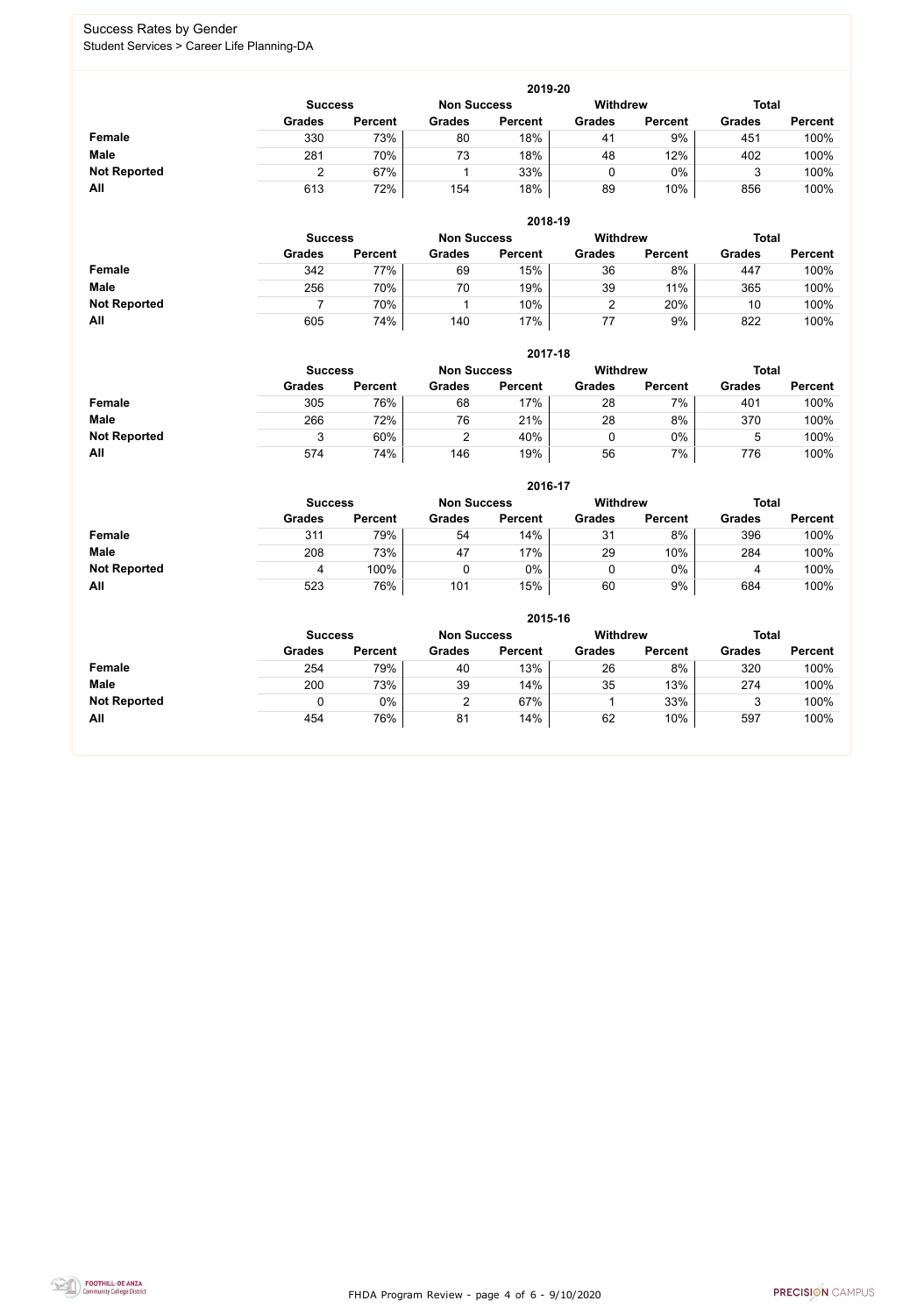FHDA Program Review - page 5 of 6 - 9/10/2020



### Success Rates by Age Student Services > Career Life Planning-DA

|            |                |                |               | 2019-20            |               |                 |               |                |
|------------|----------------|----------------|---------------|--------------------|---------------|-----------------|---------------|----------------|
|            | <b>Success</b> |                |               | <b>Non Success</b> |               | <b>Withdrew</b> | <b>Total</b>  |                |
|            | <b>Grades</b>  | <b>Percent</b> | <b>Grades</b> | <b>Percent</b>     | <b>Grades</b> | <b>Percent</b>  | <b>Grades</b> | <b>Percent</b> |
| 19 or less | 237            | 73%            | 65            | 20%                | 23            | 7%              | 325           | 100%           |
| $20 - 24$  | 260            | 71%            | 62            | 17%                | 46            | 13%             | 368           | 100%           |
| 25-39      | 101            | 74%            | 19            | 14%                | 16            | 12%             | 136           | 100%           |
| $40 +$     | 15             | 56%            | 8             | 30%                | 4             | 15%             | 27            | 100%           |
| <b>All</b> | 613            | 72%            | 154           | 18%                | 89            | 10%             | 856           | 100%           |

|            |                |                |                    | 2018-19        |                 |                |               |                |
|------------|----------------|----------------|--------------------|----------------|-----------------|----------------|---------------|----------------|
|            | <b>Success</b> |                | <b>Non Success</b> |                | <b>Withdrew</b> |                | <b>Total</b>  |                |
|            | <b>Grades</b>  | <b>Percent</b> | <b>Grades</b>      | <b>Percent</b> | <b>Grades</b>   | <b>Percent</b> | <b>Grades</b> | <b>Percent</b> |
| 19 or less | 226            | 79%            | 41                 | 14%            | 20              | 7%             | 287           | 100%           |
| $20 - 24$  | 279            | 74%            | 60                 | 16%            | 37              | 10%            | 376           | 100%           |
| 25-39      | 85             | 61%            | 39                 | 28%            | 16              | 11%            | 140           | 100%           |
| $40 +$     | 15             | 79%            |                    | $0\%$          | 4               | 21%            | 19            | 100%           |
| All        | 605            | 74%            | 140                | 17%            | 77              | 9%             | 822           | 100%           |

|            |                |                |               | 2017-18            |                 |                |               |                |
|------------|----------------|----------------|---------------|--------------------|-----------------|----------------|---------------|----------------|
|            | <b>Success</b> |                |               | <b>Non Success</b> | <b>Withdrew</b> |                | <b>Total</b>  |                |
|            | <b>Grades</b>  | <b>Percent</b> | <b>Grades</b> | <b>Percent</b>     | <b>Grades</b>   | <b>Percent</b> | <b>Grades</b> | <b>Percent</b> |
| 19 or less | 180            | 79%            | 35            | 15%                | 14              | 6%             | 229           | 100%           |
| $20 - 24$  | 259            | 70%            | 87            | 23%                | 25              | 7%             | 371           | 100%           |
| 25-39      | 115            | 78%            | 18            | 12%                | 14              | 10%            | 147           | 100%           |
| $40 +$     | 20             | 69%            | 6             | 21%                | 3               | 10%            | 29            | 100%           |
| All        | 574            | 74%            | 146           | 19%                | 56              | 7%             | 776           | 100%           |

|            |                |                    |                 | 2016-17        |               |                |               |                |
|------------|----------------|--------------------|-----------------|----------------|---------------|----------------|---------------|----------------|
|            | <b>Success</b> | <b>Non Success</b> | <b>Withdrew</b> |                |               | <b>Total</b>   |               |                |
|            | <b>Grades</b>  | <b>Percent</b>     | <b>Grades</b>   | <b>Percent</b> | <b>Grades</b> | <b>Percent</b> | <b>Grades</b> | <b>Percent</b> |
| 19 or less | 158            | 76%                | 31              | 15%            | 18            | 9%             | 207           | 100%           |
| $20 - 24$  | 266            | 77%                | 53              | 15%            | 25            | 7%             | 344           | 100%           |
| 25-39      | 85             | 74%                | 16              | 14%            | 14            | 12%            | 115           | 100%           |
| $40 +$     | 14             | 78%                |                 | 6%             | 3             | 17%            | 18            | 100%           |
| All        | 523            | 76%                | 101             | 15%            | 60            | 9%             | 684           | 100%           |

|            |                |                    |               | 2015-16         |               |                |               |                |
|------------|----------------|--------------------|---------------|-----------------|---------------|----------------|---------------|----------------|
|            | <b>Success</b> | <b>Non Success</b> |               | <b>Withdrew</b> |               | <b>Total</b>   |               |                |
|            | <b>Grades</b>  | <b>Percent</b>     | <b>Grades</b> | <b>Percent</b>  | <b>Grades</b> | <b>Percent</b> | <b>Grades</b> | <b>Percent</b> |
| 19 or less | 164            | 83%                | 22            | 11%             | 12            | 6%             | 198           | 100%           |
| 20-24      | 218            | 73%                | 44            | 15%             | 36            | 12%            | 298           | 100%           |
| 25-39      | 60             | 70%                | 14            | 16%             | 12            | 14%            | 86            | 100%           |
| $40 +$     | 12             | 80%                |               | 7%              | 2             | 13%            | 15            | 100%           |
| All        | 454            | 76%                | 81            | 14%             | 62            | 10%            | 597           | 100%           |